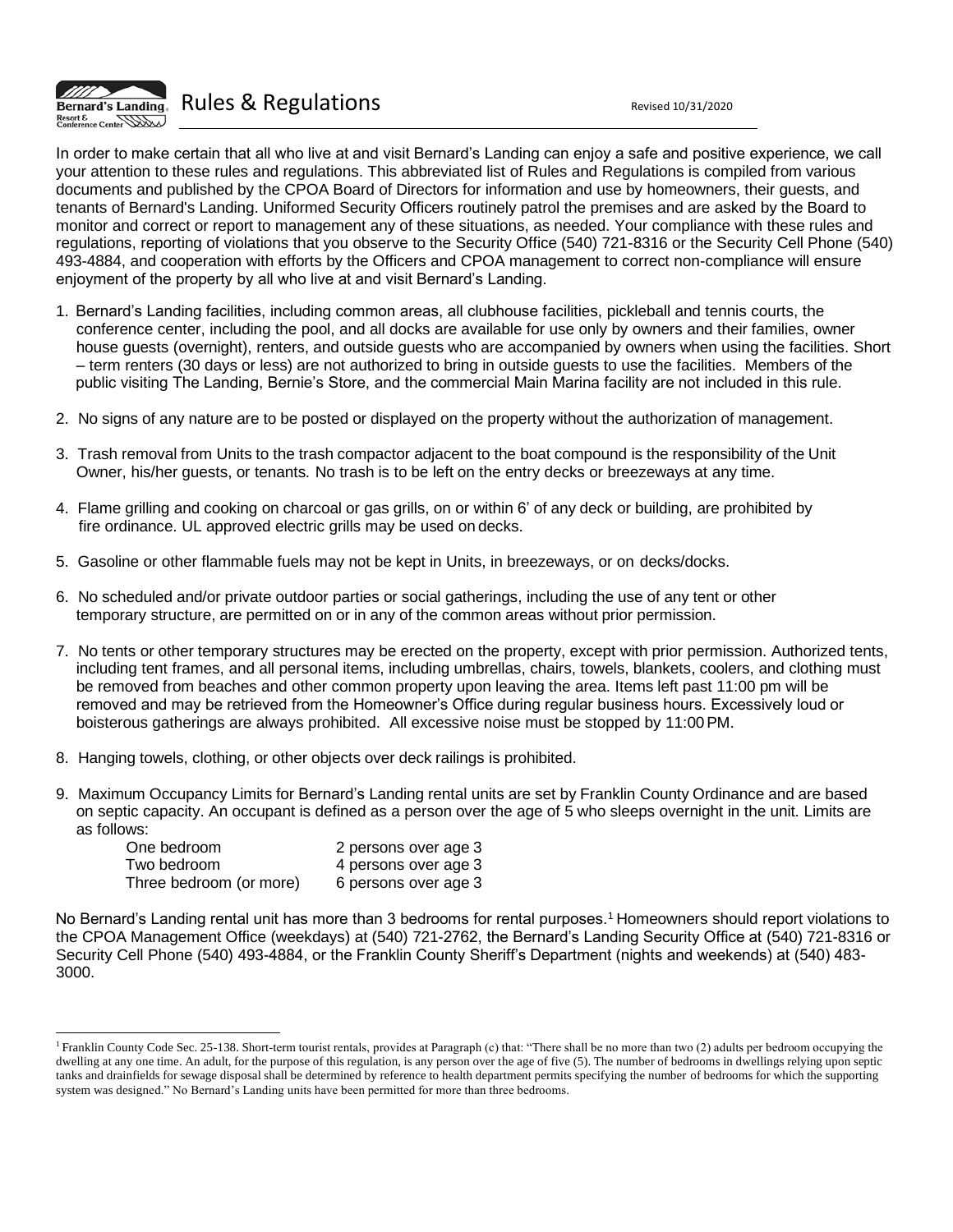Pets are **permitted** for:

- Homeowners or their family members
- Non-paying guests of homeowners
- Long-term lessees (30-days or more)

Pets are **not permitted** for:

- Short-term (30-days or less) rental tenants
- Others

Pets must be inoculated as required by law. They must also be secured by leash, lead or other control device and obedient to the handler's commands at any time while outside the unit.

The owner/handler is required to pick up after pets under their control.

Pets that create a nuisance, disturb the peace and tranquility of the property, or endanger the health and safety of homeowners may be evicted from the property at the discretion of the CPOA Board or CPOA management. Homeowners should report violations to the CPOA Office (weekdays) at (540) 721-2762, the Bernard's Landing Security Office at (540) 721-8316 or Security Cell Phone (540) 493-4884, or the Franklin County Sheriff's Department (nights and weekends) at (540) 483-3000.

11. Fishing, swimming, and other non-boating activities are prohibited at all times on marinas, with the exception of the Peninsula marinas, which are a combination of marina and courtesydock.

- 12. Cleaning of fish is prohibited at all times on marinas and floating conveniencedocks.
- 13. No unit, whether occupied by owner, guest, or tenant may use more than two parking spaces in the parking area located closest to unit clusters. Subject to this limit, individual parking spaces are available on a "first come, first served" basis, i.e., no individual parking spaces may be assigned or reserved. Overflow parking is available in several street parking areas, at the Welcome Center, and at the Clubhouse. Parking is prohibited on grassy areas, in handicapped spaces, and in front of building entrances unless authorized. Vehicles must have a current tag/registration and meet all State of Virginia requirements for use on public roads.
- 14. Large vehicles (campers, recreational vehicles, etc.) must be registered at the Homeowner's Office and parked in the lot behind the Clubhouse or the lot serving the Welcome Center (not to exceed sevendays).
- 15. POD's CPOA Office must be notified of the use and length of time required for Portable On Demand Storage containers (POD's) or other outside type storage units. These units may only be parked in residential areas while actively loading or unloading. The rest of the required time, up to two weeks, they must be parked in an area designated by the CPOA Office in the lot behind the Clubhouse. CPOA must approve any changes to the required time
- 16. Use of Go-carts, mini-bikes, mopeds, all terrain vehicles, golf carts, etc. is not permitted on the property, except for Bernard's Landing maintenance staff.
- 17. Vehicle repairs, including routine maintenance, are not permitted on the property. No junk or derelict vehicles are permitted on the property.
- 18. No boat, PWC, or trailer can be stored on the property or docked overnight at a convenience dock unless it is registered with the CPOA office and docked/stored in a designated area. Current Bernard's Landing decals must be on all boats, PWCs, and trailers if docked or otherwise on the property overnight. Improperly parked boats, PWCs, or trailers or boats or PWCs docked overnight without a registration decal are subject to being towed.
- 19. No boat or PWC may be docked overnight at any one (or any combination) of the floating convenience docks for more than 14 total nights in any one calendar month.
- 20. All boat, PWC, or trailer parking is prohibited anytime anywhere on the Property, including all automobile parking areas, except the boat storage compound or other designated area.
- 21. Swim pants are required in pools if a child is not fully bathroom trained.
- 22. Smoking in CPOA buildings and facilities, including pools and public decks, is prohibited except in designated areas.